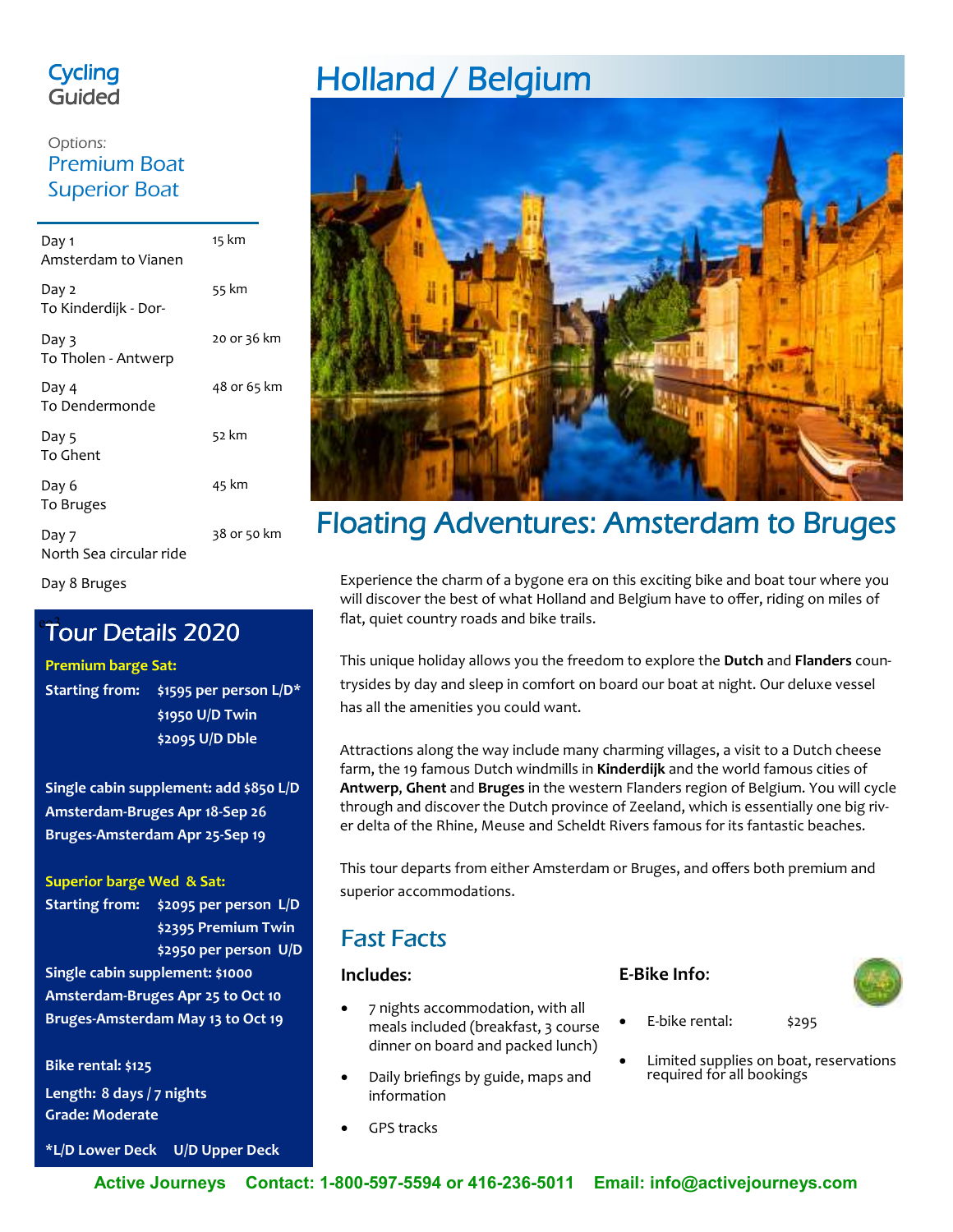#### **ITINERARY**

#### **Day 1 Amsterdam** 15 km

Embark at 1PM and get settled. We sail at approx. 2PM to Vianen, a small fortified village on the Lek River. After the distribution of bicycles, you can enjoy a short first test ride through the surrounding area.

### **Day 2 To Schoonhoven, Kinderdijk and Dordrecht 55 km**

After a cycler's breakfast we take off to Kinderdijk after visiting Schoonhoven a town known for it's silver. We pass by rows of large windmills along the Albasserwaard and will stop to visit one. You will take the "Waterbus", a fast ferry, that will take you and your bike to Dordrecht, considered to be one of the oldest cities in Holland.

#### **Day 3 To Tholen - Kreekrak lock - Antwerp 20 or 36 km**

We cruise along the canal to Tholen where you start your day's cycling through the "Wouwse Plantage" forest. Continue on to the impressive Kreekrak lock. After meeting the barge you sail to Antwerp, renowned for being the "world's leading diamond city", more than 80% of all diamonds are traded in Antwerp and was the home of painter Rubens.

### **Day 4 To Temse and Dendermonde 48 or 65 km**

We follow the beautifully landscaped Zeeschelde river to St. Amands. We can join the beautiful bike path along the river, the landscape around the Schelde is magnificent and is without doubt one of the natural highlights of the tour.

### **Day 5 To Dendermonde and Ghent** 52 km

We again follow the river Schelde in the direction of Ghent, our destination for today. It is Flanders' unsung city. Sandwiched between Brussels, Bruges and Antwerp, this attractive medieval canal city has long been overlooked by visitors on the traditional art-town hop between Belgium's big three. Some attractions include 18 museums, over 100 churches and St Bavo Cathedral.

#### **Day 6 To Bruges 45 km**

Our bike tour starts just outside the city and goes through the pleasant Flemish countryside of Western Flanders to Bruges. Bruges, also called the Venice of the North, is maybe the most beautiful of all Flemish cities. Its old centre, which dates from the Middle Ages, is almost completely intact. Perhaps visit one of Bruges many museums or simply take in the stunning beauty of this unforgettable city from the comfort of a sidewalk café.

#### Day 7 Bruges to the North Sea 38 or 50 km

Today we ride through an attractive polder landscape to the North Sea coast and the attractive dune landscape of "Het Zwin" (an unique nature reserve). We return along lovely canals to Bruges, a really unique place to visit.

**Day 8 Bruges** Tour ends after breakfast, disembark for 09:30.







*\*Slightly different inerary for Superior barge Days 3 & 4. See page 3 for details.\**